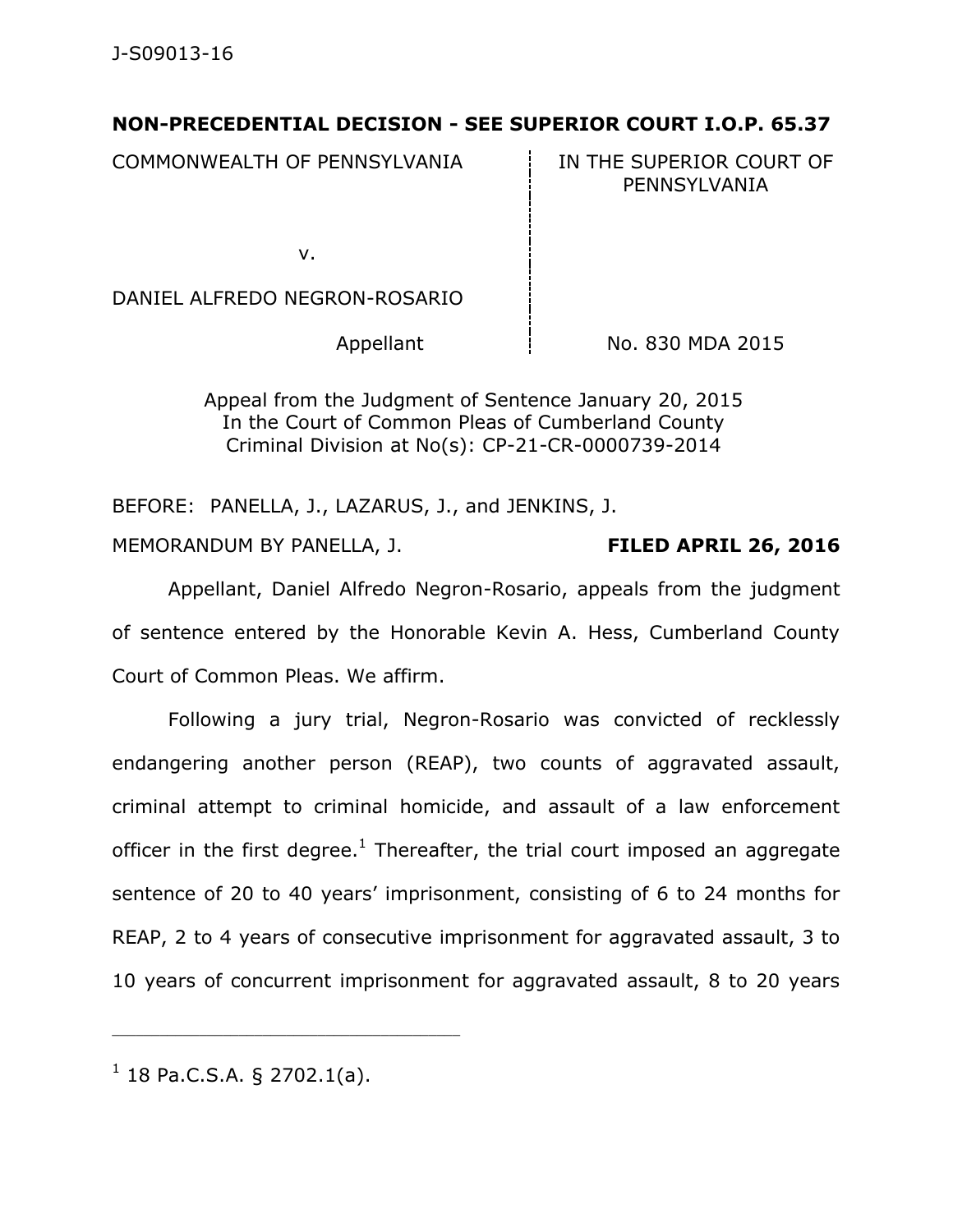of concurrent imprisonment for attempt to commit criminal homicide, and 20 to 40 years of concurrent imprisonment for assault of a law enforcement officer in the first degree.<sup>2</sup> Negron-Rosario subsequently filed a motion to reconsider sentence, which the trial court denied. This timely appeal followed.

In his sole issue on appeal, Negron-Rosario contends that the trial court erred when it imposed the 20-year mandatory minimum sentence for his assault of a law enforcement officer in the first degree conviction. Specifically, Negron-Rosario argues that his "constitutional right to procedural due process was violated when the Commonwealth did not provide notice of the mandatory that he was sentenced pursuant to." Appellant's Brief, at 9. In his brief, Negron-Rosario acknowledges that section 9719.1 is void of a notice requirement. *See id*., at 12. Nevertheless, Negron-Rosario argues that "this Court should find that all mandatory minimums require reasonable notice, even if not required by statute, and even if they do not require the Commonwealth to prove additional elements that create aggravated crimes." *Id*.

Negron-Rosario asserts that his due process rights were violated; however, he provides *nothing* in support of this contention. We find this

\_\_\_\_\_\_\_\_\_\_\_\_\_\_\_\_\_\_\_\_\_\_\_\_\_\_\_\_\_\_\_\_\_\_\_\_\_\_\_\_\_\_\_\_

 $2$  The trial court sentenced Negron-Rosario pursuant to 42 Pa.C.S.A.  $\delta$ 9719.1, which requires a mandatory 20-year minimum sentence for convictions for assault of a law enforcement officer in the first degree.